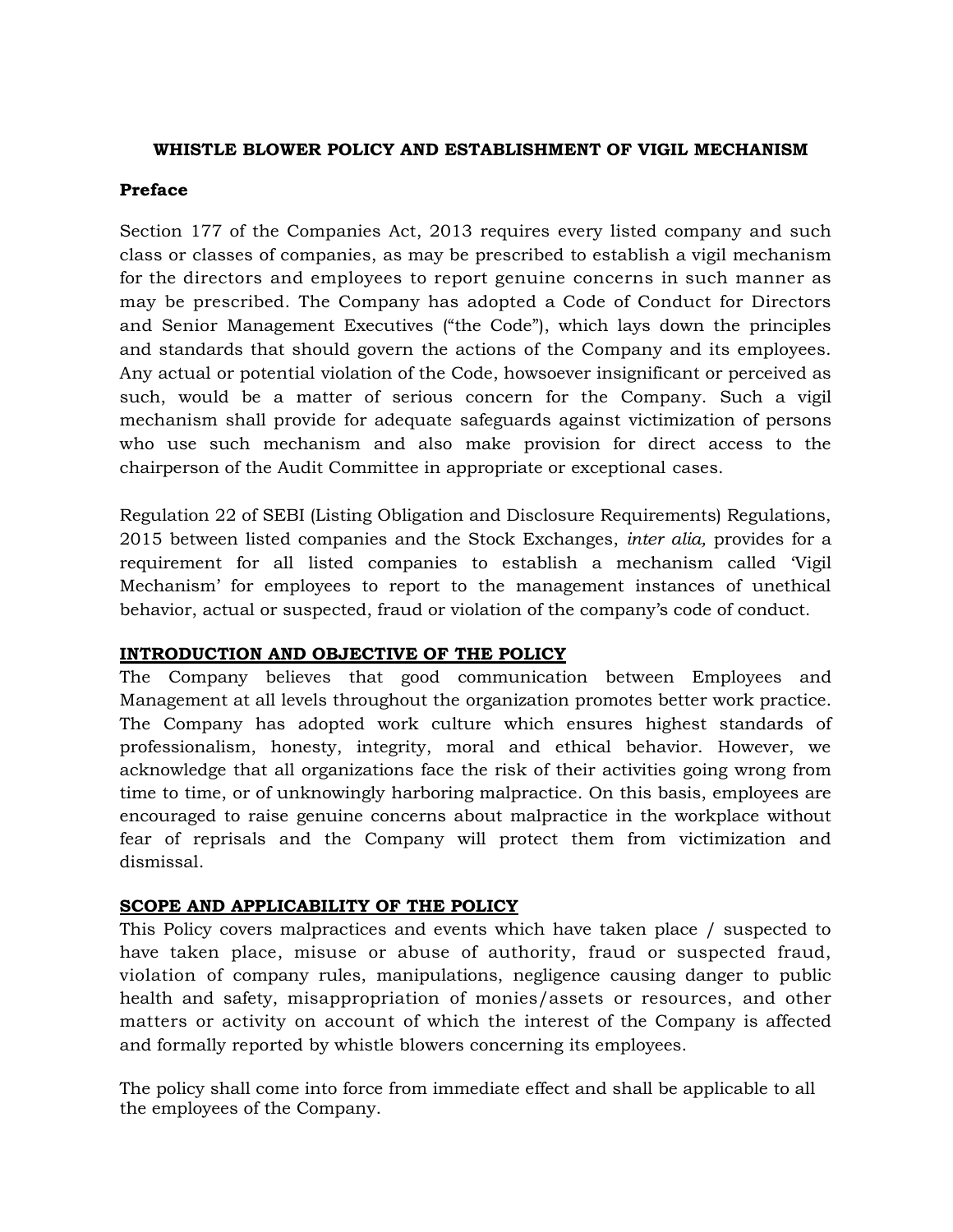### **DEFINITION**

- **a.** *'Chairman/ Chairperson'* will be a Chairman of Audit Committee of the Board of Directors of the Company for the purpose of receiving all complaints under this Policy and ensuring appropriate action.
- **b.** *'Complainant/Whistle Blower'* means a person who exposes misconduct, alleged dishonest or illegal activity occurring in the Company including employees of the Company, stakeholders of the Company including Vendors.
- **c.** *'Employee'* means employees of the Company including outsourced, temporary and on contract personnel, probationer, trainee, apprentice or called by any other such name, ex- employees, the Directors in the employment of the Company.
- **d.** *'Investigator/Investigators'* mean those persons authorized, appointed, consulted or approached by the Whistle Blower Committee and includes the person authorized by the Company and the police.
- **e.** *'Protected Disclosure'* means any communication made in good faith that discloses or demonstrates information that may evidence unethical or improper activity.
- **f.** *'Subject'* means a person against or in relation to whom a Protected Disclosure is made or evidence gathered during the course of an investigation.
- **g.** *'Audit Committee'* means Audit Committee constituted by the Company as per the Companies Act, 2013 or under any previous Companies Act.
- **h.** "**Whistle Blower"** is an employee or group of employees who make a Protected Disclosure under this Policy and also referred in this policy as complainant.

#### **ESTABLISHMENT OF VIGIL MECHANISM**

The Company shall setup a Vigil Mechanism under the surveillance of the Audit Committee.

#### **PROCEDURE TO DISCLOSE**

- All Protected Disclosures concerning financial/accounting matters should be addressed to the Chairman of the Audit Committee of the Company for investigation.
- If a protected disclosure is received by any executive of the Company other than Chairman of Audit Committee, the same should be forwarded to the Audit Committee for further appropriate action. Appropriate care must be taken to keep the identity of the Complainant confidential.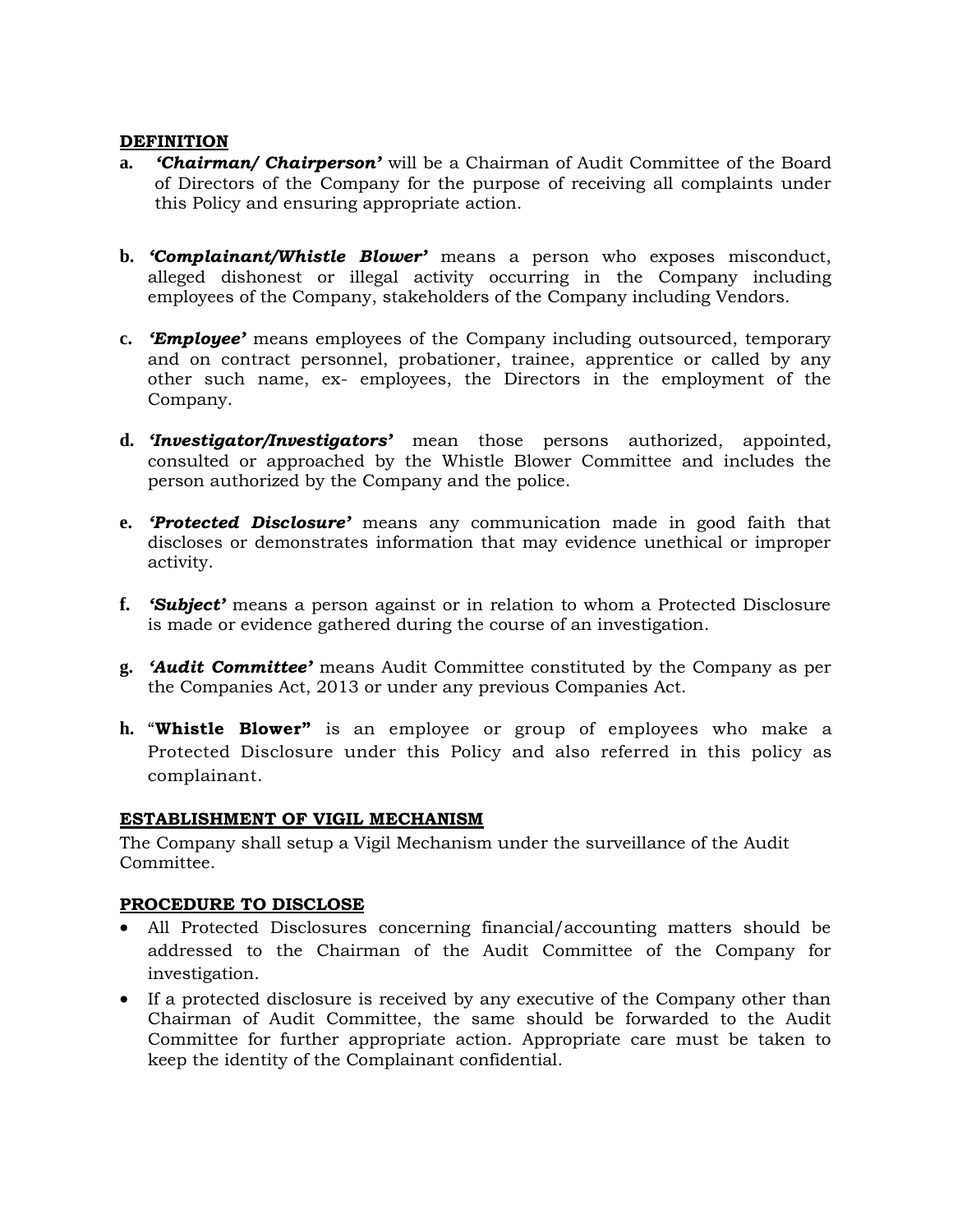- Protected Disclosures should preferably be reported in writing so as to ensure a clear understanding of the issues raised and should either be typed or written in a legible handwriting in English, Hindi or in the regional language of the place of employment of the Complainant. In case of urgent matters, the whistle blower/complainant may communicate verbally (through Phone or in person) but he/she must put the case in writing at the first available opportunity.
- The Protected Disclosure should be forwarded under a covering letter which shall bear the identity of the Complainant. The Chairman of the Audit Committee shall detach the covering letter and forward only the Protected Disclosure to the Investigators for investigation.
- Protected Disclosures should be factual and not speculative or in the nature of a conclusion, and should contain as much specific information as possible to allow for proper assessment of the nature and extent of the concern.
- For the purpose of providing protection to the Complainant, the Complainant should disclose his/her identity in the covering letter forwarding such Protected Disclosure
- Anonymous reporting shall not be entertained as it is usually impractical to investigate a complaint which has been made anonymously. However the whistle blower / complainant may seek the advice of the Committee and based on the advice sought, formally record the complaint.
- Upon receipt of the complaint the member/s shall ascertain the authenticity, correctness and credibility of complaint and source, shall recommend necessary corrective measures.
- Subjects will normally be informed of the allegations at the outset of a formal investigation and have opportunities for providing their input during the investigation.
- Subjects shall have a duty to co-operate with the Audit Committee or any of the Investigators during investigation to the extent that such co-operation will not compromise self-incrimination protections available under the applicable laws
- Subjects have a responsibility not to interfere with the investigation. Evidence shall not be withheld, destroyed or tampered with, and witnesses shall not be influenced, coerced, threatened or intimidated by the Subjects.
- Unless there are compelling reasons not to do so, Subjects will be given the opportunity to respond to material findings contained in an investigation report. No allegation of wrongdoing against a Subject shall be considered as maintainable unless there is good evidence in support of the allegation.
- Subjects have a right to be informed of the outcome of the investigation. If allegations are not sustained, the Subject should be consulted as to whether public disclosure of the investigation results would be in the best interest of the Subject and the Company.
- The Audit based on the decisions/recommendations, shall take appropriate action immediately within a stipulated timeframe.
- If any Director and Employee of the Company have an impression that there is a Leak or Suspected leak of Unpublished Price Sensitive Information then such Director and Employee of the Company shall make protected disclosure to Enquiry Committee formed under Internal Policy (Leak or Suspected Leak of Unpublished Price Sensitive Information) of the Company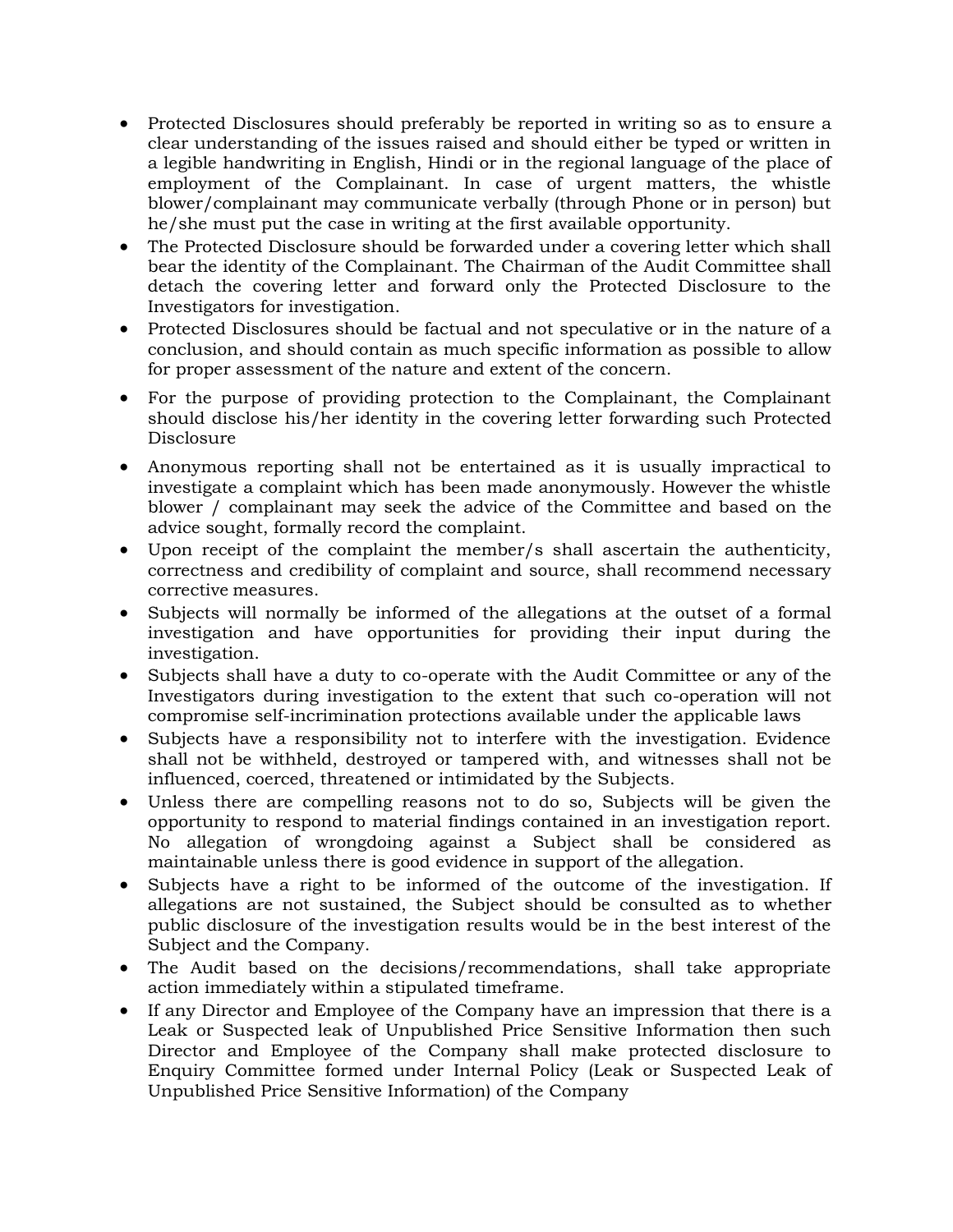### **PROTECTION AGAINST VICTIMISATION**

- No unfair treatment will be meted out to a Complainant by virtue of his/her having reported a Protected Disclosure under this Policy. The Company, as a policy, condemns any kind of discrimination, harassment, victimization or any other unfair employment practice being adopted against Complainant. Complete protection will, therefore, be given to Complainant against any unfair practice like retaliation, threat or intimidation of termination/suspension of service, disciplinary action, transfer, demotion, refusal of promotion, or the like including any direct or indirect use of authority to obstruct the Complainant's right to continue to perform his duties/functions including making further Protected Disclosure. The Company will take steps to minimize difficulties, which the Complainant may experience as a result of making the Protected Disclosure. Thus, if the Complainant is required to give evidence in criminal or disciplinary proceedings, the Company will arrange for the Complainant to receive advice about the procedure, etc.
- A Complainant may report any violation of the above clause to the Audit Committee, who shall investigate into the same and recommend suitable action to the management
- The identity of the Complainant shall be kept confidential to the extent possible and permitted under law.
- Any other Employee assisting in the said investigation shall also be protected to the same extent as the Complainant.

### **SUGGESTIVE ACTIONS**

The following punitive actions could be taken where the committee finds the accused guilty:

- Counseling & a Warning letter;
- Withholding of promotion / increments;
- Termination;
- Legal suit.

The above are only suggestive and the Committee may decide on the actions to be taken on a case to case basis depending on the gravity of the offence.

#### **ACCESS TO CHAIRMAN OF THE AUDIT COMMITTEE**

The Whistle Blower shall have right to access Chairman of the Audit Committee directly in exceptional cases and the Chairman of the Audit Committee is authorized to prescribe suitable directions in this regard.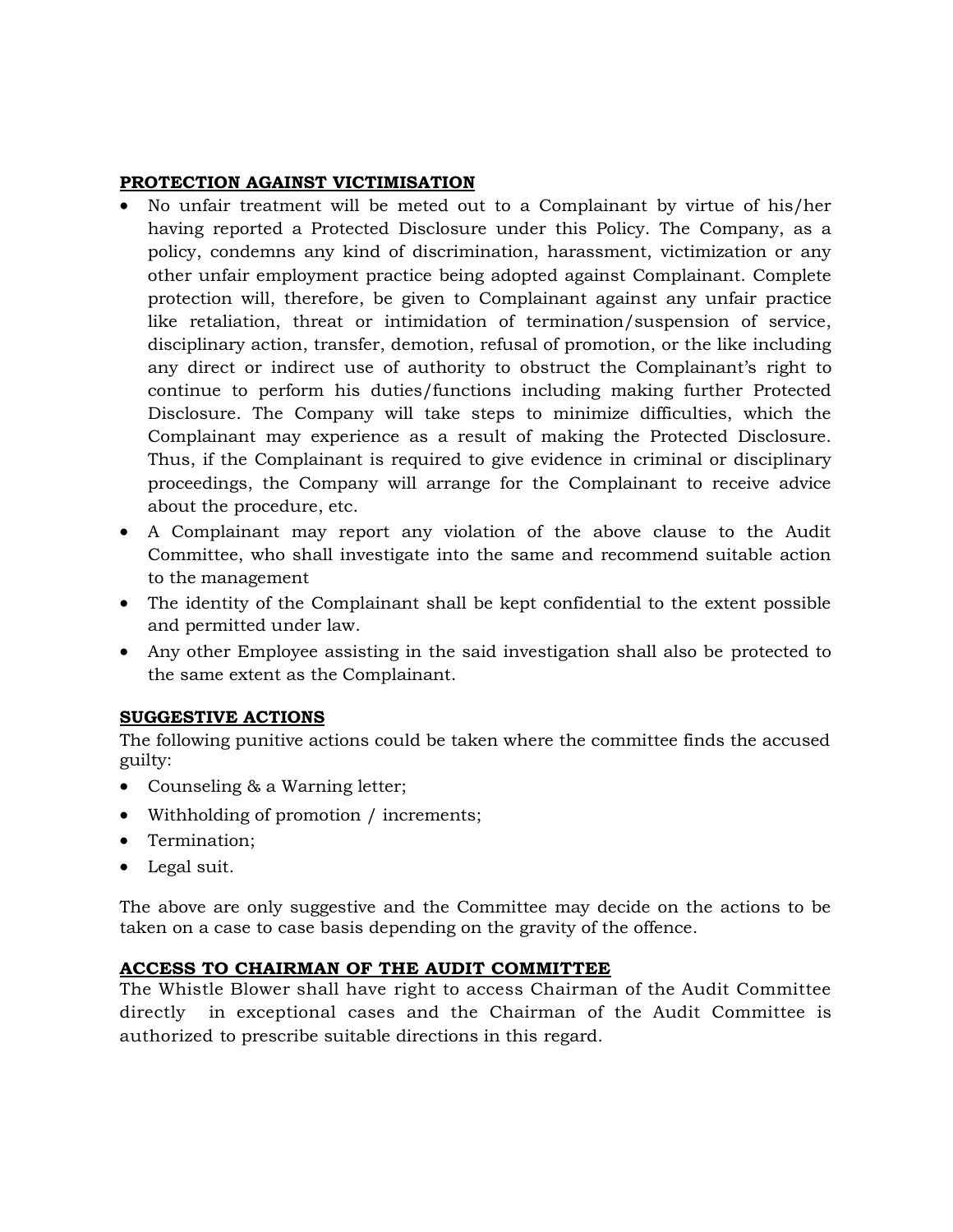## **COMMUNICATION**

A whistle Blower policy cannot be effective unless it is properly communicated to employees. Employees shall be informed through by publishing in notice board and the website of the company.

### **RETENTION OF DOCUMENTS**

All Protected disclosures in writing or documented along with the results of Investigation relating thereto, shall be retained by the Company for a period of 7 (seven) years or such other period as specified by any other law in force, whichever is more.

## **ADMINISTRATION AND REVIEW OF THE POLICY**

The Chief Executive Officer shall be responsible for the administration, interpretation, application and review of this policy. The Chief Executive Officer also shall be empowered to bring about necessary changes to this Policy, if required at any stage with the concurrence of the Audit Committee.

## **RECEIPT AND DISPOSAL OF PROTECTED DISCLOSURES**.

All Protected Disclosures should be reported in writing by the complainant as soon as possible after the Whistle Blower becomes aware of the same so as to ensure a clear understanding of the issues raised.

The Protected Disclosure should be submitted in a closed and secured envelope and should be super scribed as **"Protected disclosure under the Whistle Blower policy"** addressed to the Vigilance & Ethics Officer OR Chairman, Audit Committee. Alternatively, the same can also be sent through email with the subject **"Protected disclosure under the Whistle Blower policy".** .

Anonymous / Pseudonymous disclosure shall not be entertained by the vigilance and Ethics Officer.

The Protected Disclosure should be forwarded under a covering letter signed by the complainant. The Vigilance and Ethics Officer / Chairman of the Audit Committee/ Managing Director/ Chairman as the case may be, shall detach the covering letter bearing the identity of the Whistle Blower and process only the Protected Disclosure.

On receipt of the protected disclosure the Vigilance and Ethics Officer/ Chairman/ Managing Director/ Chairman of the Audit Committee, as the case may be, shall make a record of the Protected Disclosure and also ascertain from the complainant whether he was the person who made the protected disclosure or not. He shall also carry out initial investigation either himself or by involving any other Officer of the Company or an outside agency before referring the matter to the Audit Committee of the Company for further appropriate investigation and needful action.